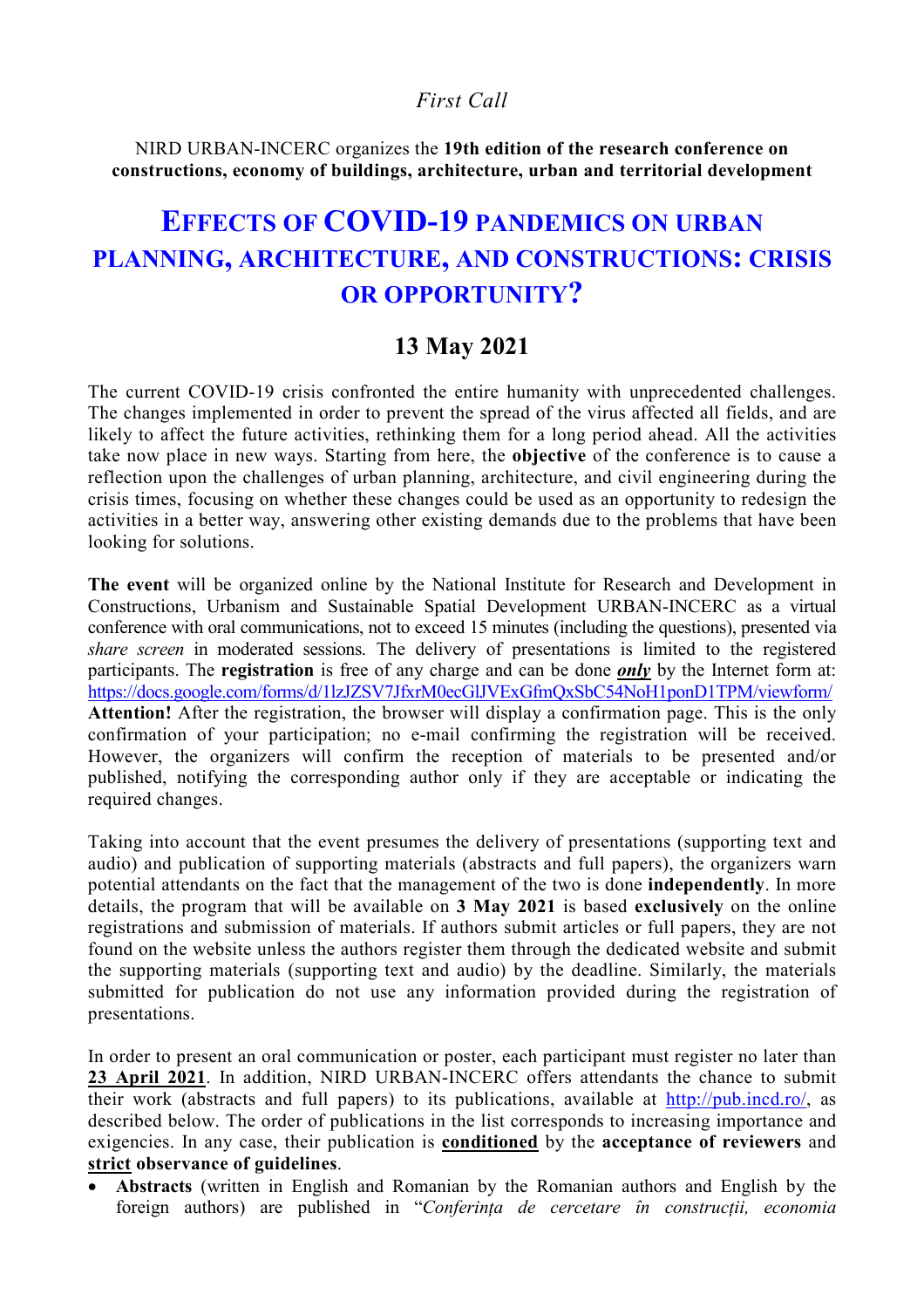*construcţiilor, urbanism şi amenajarea teritoriului. Rezumate ale lucrărilor*" *(Research conference on constructions, economy of constructions, architecture, urbanism and territorial development. Abstract Proceedings*), Vol. 19, ISSN 2343-7537, indexed in *CiteFactor*, *ProQuest*, *Ulrich's Web*, *Scipio*, *WorldCat* and *Europa World of Learning / Routledge* – website: http://pub.incd.ro/AP/index.htm. The deadline is **16 April 2021**.

- **Full proceeding papers** are published in "*Lucrările conferinţei de cercetare în construcţii, economia construcţiilor, urbanism şi amenajarea teritoriului*" (*Paper proceedings of the research conference on constructions, economy of constructions, architecture, urbanism and territorial development*), vol. 19, ISSN 2393-3208, indexed in *CiteFactor*, *ProQuest*, *CEEOL*, *Scipio* and *Ulrich's Periodicals Directory* – website: http://pub.incd.ro/PP/index.htm. The deadline is **16 April 2021**.
- **Full articles** are published in the journal *Constructions*, ISSN 1221-2709 (indexed with 31 databases and libraries) – websites: http://constructii.incd.ro/ and http://pub.incd.ro/C/index.htm. The deadline is **23 April 2021**.
- **Full articles** are published in the journal *Urbanism. Architecture. Constructions*, ISSN 2069- 0509 (indexed with 61 databases and 100 libraries – websites: http://uac.incd.ro/EN/ and http://pub.incd.ro/UAC/EN/index.htm. The deadline is **23 April 2021**.

In order to provide each attendant a copy of the Abstract and Paper Proceedings, no submissions will be accepted for publication after the deadline. The deadlines for journals can be extended. In choosing the journal, civil engineers must account for the fact that *Constructions* requires very technical papers, with a rigorous mathematical substantiation proved by equations, and describing experimental results, while *Urbanism. Architecture. Constructions* has a broader audience and accepts more general papers, which do not necessarily include equations or experimental results. Furthermore, *Urbanism. Architecture. Constructions* requires authors a rich bibliography, including at least 25 titles, out of which 90% should be published (journal articles, books and book chapters) and at least 80% should be ISI or Scopus journal articles, and strictly enforces the observance of Author Guidelines. Along with the strict observance of the Author Guidelines, these are conditions and not recommendations; if they are not met, no article is accepted to the review process.

# **Guidelines**

Please do not submit any document, such as Power Point presentation, to the organizers. The only documents that can be submitted are the abstracts and full papers. The only acceptable format is Word 2003 or previous (DOC). *Documents submitted in other formats (DOCX, PDF) will not be taken into consideration.*

**Published materials** (abstracts, proceedings papers and articles) must meet the Author Guidelines specified on each publication's site. Non-compliance results in an automatic rejection from publication, although authors can present their work (supporting text and audio) in the conference.

**Language**. Romanian authors will draft their presentations and full proceedings papers in Romanian or any foreign language, abstracts in Romanian and English. Foreign attendants will write the abstracts in English, implying a permission given to the organizers for translating them in Romanian, if needed (based on the attendance), and full proceedings papers in English or French. Full journal papers will be submitted in English for all journals. Presentations will be made in Romanian, English or French.

## **Guidelines for attending the conference via Zoom**

In order to present, but also to attend the event, the participants must download and install ZOOM; participation is possible from a device with a video camera and microphone, embedded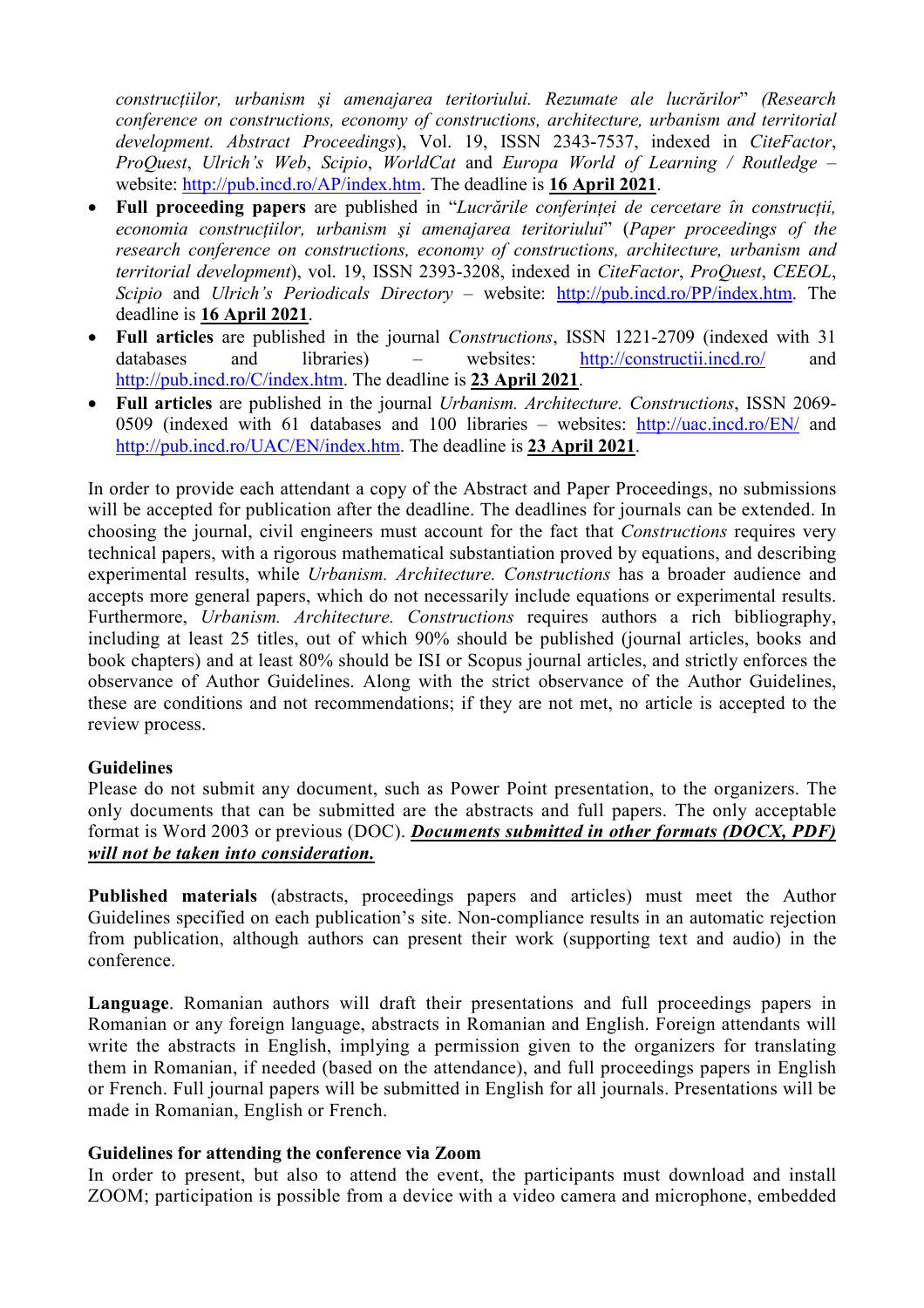(laptops, mobile phones) or external (desktop). There is a ZOOM version for mobile phones and tablets; it is harder to use it to present. The application can be downloaded charge free from the Internet address https://zoom.us/download#client 4meeting or (for mobile phones and tablets) from the AppStore or Google Play. After installing, it is highly recommended to create a profile, or at least when attending to click on the window corresponding to their name/device end edit their name, making the real name known to the other participants.

In order to attend the conference, open from the Internet browser (Internet Explorer, Microsoft Edge, Mozilla Firefox, Google Chrome, Opera, Safari etc.) the URL communicated by the organizers and follow the on-screen guidelines. The program might ask for some info provided by the organizers ("Meeting ID", "Passcode"). Alternatively, open ZOOM and connect from Home -> Join using the same info.

 $\blacksquare$ 

It is highly recommended to start the video camera ( $^{Stop Video}$ ) and microphone ( $\overline{Mute}$ ); in order to stop them, use the same control buttons from the bottom left part of the screen (if the application starts automatically in the "Full Screen" mode, they cannot be seen; in order to activate them, click "Exit Full Screen" from top right). When not presenting, please close your microphones to prevent the noise from your area affecting the conference. Especially phone calls are likely to disturb the other. In such cases, the organizers will intervene and close the microphones of participants disturbing the others. Remember to open the microphone when presenting or asking questions. The organizers will record (video and audio) the event; participation presumes an **implicit agreement**. Those willing to receive a copy of the records can receive it via file transfer; in their request, they must state whether they want the audio, video, or both records.

In order to present, use the "Share Screen" (Share Screen") function. Open the file to be presented before starting zoom. In order to present, click "Share Screen", then choose the window to be presented (Power Point, Word, Adobe Acrobat etc.) It is better to save your presentation as a PDF file, because Adobe Acrobat has a minimal menu, compared to the other programs using the window space for control buttons. If using Power Point, choose a "virtual presentation" onto a new window, avoiding the visualization of the program menus.

Timing will be very strict. Each attendant has 15 minute, including the questions. The session chair will warn the presenter after 12 minutes, and cut off her/his microphone after 15 minutes; this is the only way to keep the event on time, showing respect to the others by not taking out of their time. The "chat" function, accessed clicking "More", attendants can address questions or comments to the others or to a particular person selected from the list, writing a message and hitting "enter". However, it is better to ask questions directly, using the video system. Do not abuse the "chat" function, as not all the attendants have time to answer, are familiar to ZOOM and can answer questions asked this way.

| Chat                          | $Alt + H$ |  |
|-------------------------------|-----------|--|
| Record on this Computer Alt+R |           |  |
|                               | End       |  |
| More                          |           |  |